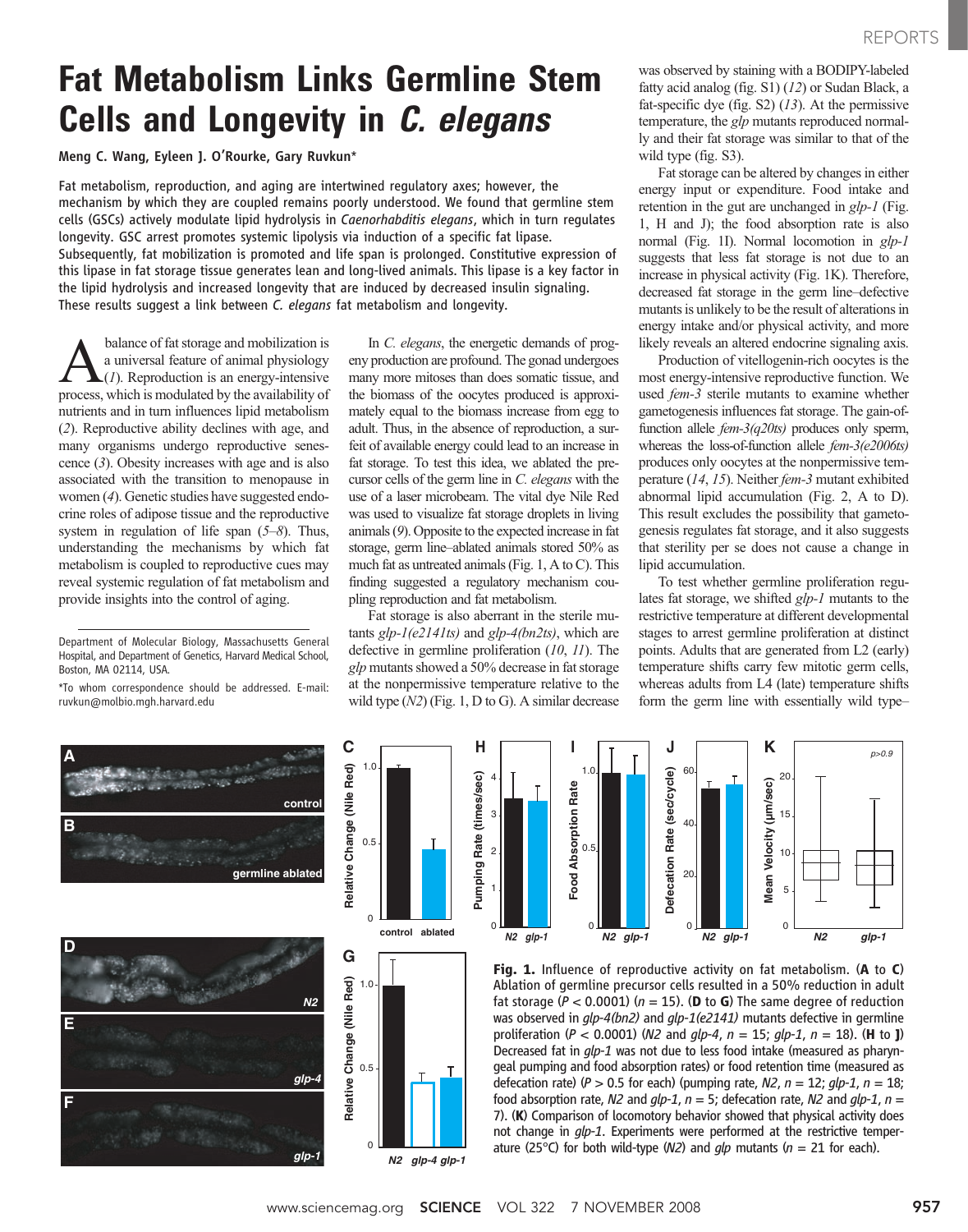### REPORTS





Fig. 2. Regulation of fat metabolism by GSC proliferation. (A to D) fem-3(e2006) loss-of-function mutants (If) producing only oocytes or  $f$ em-3(q20) gain-of-function mutants (qf) generating only sperm showed the same fat storage as in the wild type  $(P > 0.1)$  ( $n = 15$  for each). (E) Shift to 25°C during early or late larval development did not affect fat storage in the wild type ( $P > 0.1$ ) but caused a 50% decrease in  $qlp-1(e2141)$ mutants ( $P < 0.0001$ ) ( $n = 15$  for each genotype and treatment). (F) GSC arrest, caused by temperature shifting of 1-day-old *qlp-1* adults, caused a decrease in fat storage (0 hours,  $P > 0.5$ ; 30 hours,  $P < 0.005$ ; 48 hours,  $P < 0.0001$ ) ( $n = 17$  for each genotype and treatment). (G) lag-2(q420) showed reduced fat (P < 0.0001) (N2,  $n = 12$ ;  $\log^{-2}$ ,  $n = 15$ ). (H to K) GSC overproliferation in the glp-1(ar202) gain-of-function mutant causes





increased fat  $(P < 0.0001)$ . In contrast, the loss-of-function mutant of  $q/d-1(q485)$ , in which early-phase meiotic germ cells overproliferate, did not change fat storage ( $P > 0.1$ ) (N2,  $n = 12$ ;  $glp-1$ ,  $n = 15$ ;  $gld-1$ ,  $n = 13$ ).



Fig. 3. A role for triglyceride lipase in lipid hydrolysis and longevity. (A) K04A8.5 RNAi partially restored fat storage in  $g/p-1(e2141)$  (open bars,  $P < 0.001$ ) but had a marginal effect in the wild type (solid bars, 10% increase in fat storage,  $P > 0.1$ ) ( $n = 20$  for each genotype and RNAi feeding). Blue, K04A8.5 RNAi; black, vector control. (B) K04A8.5 expression was up-regulated in  $glp-1$  (P < 0.0001; solid bars, N2; open bars,  $qlp-1$ ). (C to E) Genetic mosaic analysis shows that the number and intensity of lipid droplets both decreased in the cell constitutively expressing K04A8.5, marked by GFP, relative to its sister cell. (F) K04A8.5 RNAi had no effect on the life span of wild-type animals ( $P > 0.01$ ) but suppressed the increased longevity of  $g/p-1$  ( $P < 0.0001$ ; 24% reduction in mean life span). (G) Constitutive expression of K04A8.5 in the intestine extended life span (P  $\lt$ 0.0001; 24% mean life-span extension).

sized mitotic and meiotic germ cells and differentiated sperm. Despite a very different composition of the germ line, adult fat storage was

decreased to a similar extent under all conditions (Fig. 2E). One process shared by all temperature shifts is germline stem cell (GSC) arrest  $(16)$ , which could induce the decrease in fat storage. We therefore shifted temperature at 1 day of adulthood, after animals started to reproduce; this should affect adult GSCs but not the already proliferated germ line. By 30 hours at the restrictive temperature, fat storage in glp-1 started to decrease (Fig. 2F). Within 48 hours, lipid accumulation in *glp-1* was reduced to an extent comparable to that seen with the developmental temperature shifts (Fig. 2F). This result suggests that GSCs regulate fat storage during adulthood.

*N2*

The somatic distal tip cell forms the niche of GSCs. The Notch ligand LAG-2 expressed in the distal tip cell is required to maintain GSC identity  $(17)$ . Like glp-1 mutants, lag- $2(q420ts)$  mutants (18) showed a 50% decrease in fat storage (Fig. 2G).  $glp-1(ar202gf)$  mutants with a hyperactive GLP-1, in which entry into meiosis is prevented and GSCs overproliferate (19), showed a factor of 1.7 fat increase (Fig. 2, H, I, and K), which suggests that a deficit of GSCs signals low fat storage and that GSC overproliferation signals high fat storage. No change in fat content was detected in  $g/d - 1$  ( $q485$ ) mutants, in which earlyphase meiotic germ cells reenter into the mitotic cell cycle and overproliferate (20) (Fig. 2, H, J, and K). Thus, once germ cells undergo differentiation, they lose the ability to modulate fat storage.

To understand the mechanisms by which GSCs regulate fat storage, we reduced the activities of 163 metabolic genes by RNA interference (RNAi) and screened for gene inactivations that increase fat storage in glp-1 (table S1). Among 16 potential candidate genes identified, K04A8.5 encoded a triglyceride lipase, which most strong-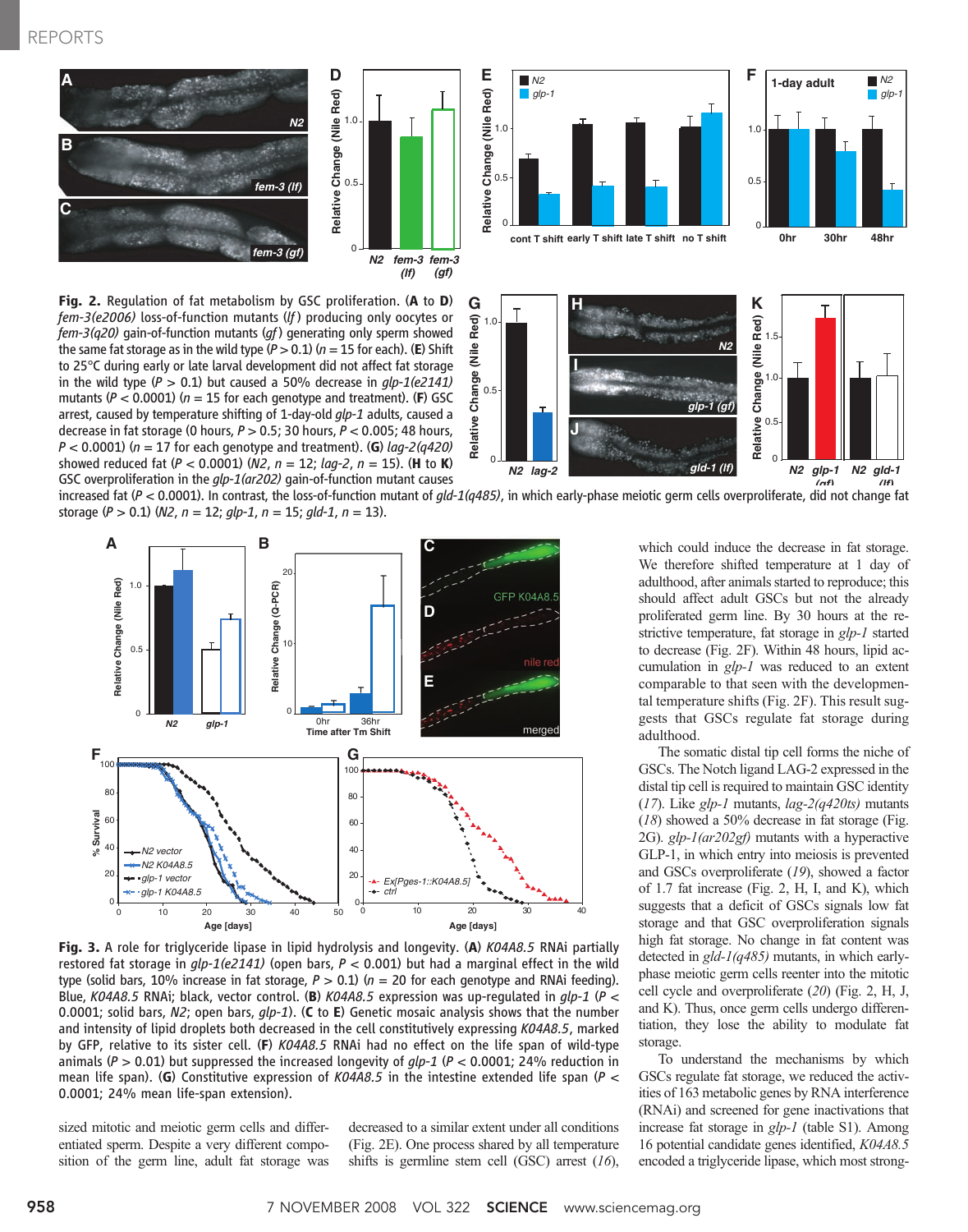REPORTS

ly affected fat storage. Inactivation of K04A8.5 partially restored fat storage in glp-1 but had marginal effect on the wild type (Fig. 3A). GSC arrest caused a marked increase in the transcriptional levels of  $K04A8.5$  (Fig. 3B), and a promoter–green fluorescent protein (GFP) reporter that was not detected under normal conditions became detectable in the glp-1 gut at the restrictive temperature (fig. S4). High gene dosage of K04A8.5 decreased fat storage in the wild type, and genetic mosaic animals showed that intestinal cells that constitutively express K04A8.5 had fewer lipid droplets than did neighboring nontransgenic cells (Fig. 3, C to E). These results imply that this lipase acts in fat storage tissue rather than in endocrine cells or GSCs. Thus, the decrease in fat storage upon GSC arrest is induced by increased lipid hydrolysis via up-regulation of K04A8.5.

GSC arrest caused by  $glp-1$  loss of function resulted in extended life span (Fig. 3F and table S2) (8); K04A8.5 RNAi suppressed this increased longevity but did not reduce wild-type life span (Fig. 3F and table S2). Therefore, up-regulation of this lipase gene mediates both lipid hydrolysis and longevity in GSC-arrested animals. Constitutive expression of K04A8.5 specifically in

the intestine led to life spans that were 24% longer than in control siblings (Fig. 3G and table S3). Thus, lipid hydrolysis in fat storage tissue prolongs life span, which connects the metabolic functions of adipose tissue to life-span control.

We investigated the signaling pathways regulating K04A8.5 expression in the intestine. The forkhead transcription factor DAF-16 is translocated into nuclei in the intestine upon GSC arrest  $(21)$ . To test whether  $daf-16$  is involved in regulation of fat storage by GSC proliferation, we inactivated daf-16 by RNAi in wild-type and glp-1 mutants and assayed fat storage. daf-16 inactivation restored fat storage in glp-1 but did not affect wild-type fat storage (Fig. 4A and fig. S5). K04A8.5 up-regulation in glp-1 was abolished in the absence of *daf-16* but was not altered in wild-type animals subjected to daf-16 RNAi (Fig. 4B). Thus, upon GSC arrest, DAF-16 is activated in the intestine to promote lipid hydrolysis through induction of K04A8.5 expression. External stresses such as heat shock and oxidative stress activate daf-16 (22, 23). After heat shock and paraquat treatment, the DAF-16 targets hsp-16.1 and ctl-2 were up-regulated but K04A8.5 was not (fig. S6). These results suggest a specific regulation of K04A8.5 by the signal from the germ line.



Fig. 4. Synergistic regulation of fat metabolism by GSC proliferation and insulin signaling. (A) Either daf-16 or kri-1 RNAi restored lipid accumulation in  $glp-1$  ( $P < 0.0001$ ); neither of them affected fat storage in the wild type ( $P > 0.05$ ) ( $n = 17$  for each genotype and RNAi feeding). Solid bars, N2; open bars, glp-1. (B) daf-16 and kri-1 were required to up-regulate K04A8.5 upon GSC arrest. daf-16 or *kri-1* RNAi suppressed *KO4A8.5* induction in  $glp-1$  ( $P < 0.001$ ) ( $n = 15$  for each genotype and RNAi feeding). Solid bars, N2; open bars,  $qlp-1$ . (C) K04A8.5 was induced in animals subjected to  $daf-2$ RNAi only at adulthood ( $P < 0.0001$ ). This induction by  $daf-2$  RNAi was enhanced in the  $qlp-1$  mutant  $(P < 0.0001)$ . Green, *daf-2* RNAi; black, vector control. Solid bars, N2; open bars, *glp-1*. (D) Adultspecific daf-2 RNAi decreased fat storage by 50% in the wild type  $(P < 0.0001)$ . Loss of the germ line and reduction of  $daf-2$  activity were synergistic in reducing fat storage ( $P < 0.0001$ ). Green,  $daf-2$ RNAi; black, vector control. Solid bars, N2; open bars, glp-1. (E) K04A8.5 RNAi partially suppressed the longevity of  $daf$ -2(e1370) mutants ( $P < 0.005$ ; 24% decrease in mean life span) but had no effect on the life span of the wild type  $(P > 0.01)$ .

KRI-1, the human KRIT 1 homolog, and DAF-12, the nuclear hormone receptor, are both required for the intestinal nuclear localization of DAF-16 in GSC-arrested animals (21). These factors could act upstream of DAF-16 to sense signals from GSC and, in response, regulate lipid accumulation. Like daf-16 RNAi, kri-1 RNAi significantly reduced K04A8.5 expression and increased the fat content in  $glp-1$  (Fig. 4, A and B, and fig. S5). In contrast, reducing daf-12 function did not affect K04A8.5 levels and caused a slight decrease in lipid accumulation in both wild-type and glp-1 mutants (fig. S7). Therefore, GSC arrest promotes lipid hydrolysis in the intestine through activation of the kri-1/daf-16 signaling pathway, but independently of daf-12 lipophilic hormone signaling.

We examined  $K04A8.5$  expression in other long-lived animals, such as worms with reducing function in insulin receptor/daf-2. daf-2 is crucial in regulation of fat metabolism during larval development (24). Therefore, we reduced  $daf-2$ function only at adulthood by RNAi feeding. Reducing *daf-2* activity at adulthood caused upregulation of K04A8.5 and decreased fat storage (Fig. 4, C and D, and fig. S8). Loss of the germ line and reduced *daf-2* signaling synergistically induced K04A8.5 and decreased fat storage (Fig. 4, C and D, and fig. S8). We also found that K04A8.5 RNAi partially suppressed the longevity of *daf-2* mutants (Fig. 4E and table S4). These results suggest that lipid hydrolysis is also connected to life-span control in the *daf-2* longlived animals.

Our findings reveal an endocrine signaling axis from GSCs to fat storage tissue, with feedback from the fat storage to the longevity of the animal. Somatic stem cells are thought to mediate tissue regeneration after wounding, and such regeneration is also known to decline with aging. How the proliferation of adult stem cells is coupled to the requirement for replacement cells during normal and pathological aging may be related to the metabolic pathways we have discovered between germline stem cells and the longevity of C. elegans.

#### References and Notes

- 1. R. Zechner, J. G. Strauss, G. Haemmerle, A. Lass,
- R. Zimmermann, Curr. Opin. Lipidol. 16, 333 (2005).
- 2. H. A. Tissenbaum, G. Ruvkun, Genetics 148, 703 (1998).
- 3. D. J. Burks et al., Nature 407, 377 (2000).
- 4. M. C. Carr, J. Clin. Endocrinol. Metab. 88, 2404 (2003).
- 5. M. Blüher, B. B. Kahn, C. R. Kahn, Science 299, 572 (2003).
- 6. D. S. Hwangbo, B. Gershman, M. P. Tu, M. Palmer, M. Tatar, Nature 429, 562 (2004).
- 7. M. E. Giannakou et al., Science 305, 361 (2004); published online 10 June 2004 (10.1126/science.1098219). 8. N. Arantes-Oliveira, J. Apfeld, A. Dillin, C. Kenyon,
- Science 295, 502 (2002).
	- 9. K. Ashrafi et al., Nature 421, 268 (2003).
	- 10. M. J. Beanan, S. Strome, Development 116, 755 (1992).
	- 11. J. R. Priess, H. Schnabel, R. Schnabel, Cell 51, 601 (1987).
	- 12. H. Y. Mak, L. S. Nelson, M. Basson, C. D. Johnson,
	- G. Ruvkun, Nat. Genet. 38, 363 (2006).
	- 13. S. Ogg et al., Nature 389, 994 (1997).
	- 14. J. Hodgkin, Genetics 114, 15 (1986).
- 15. M. K. Barton, T. B. Schedl, J. Kimble, Genetics 115, 107 (1987).